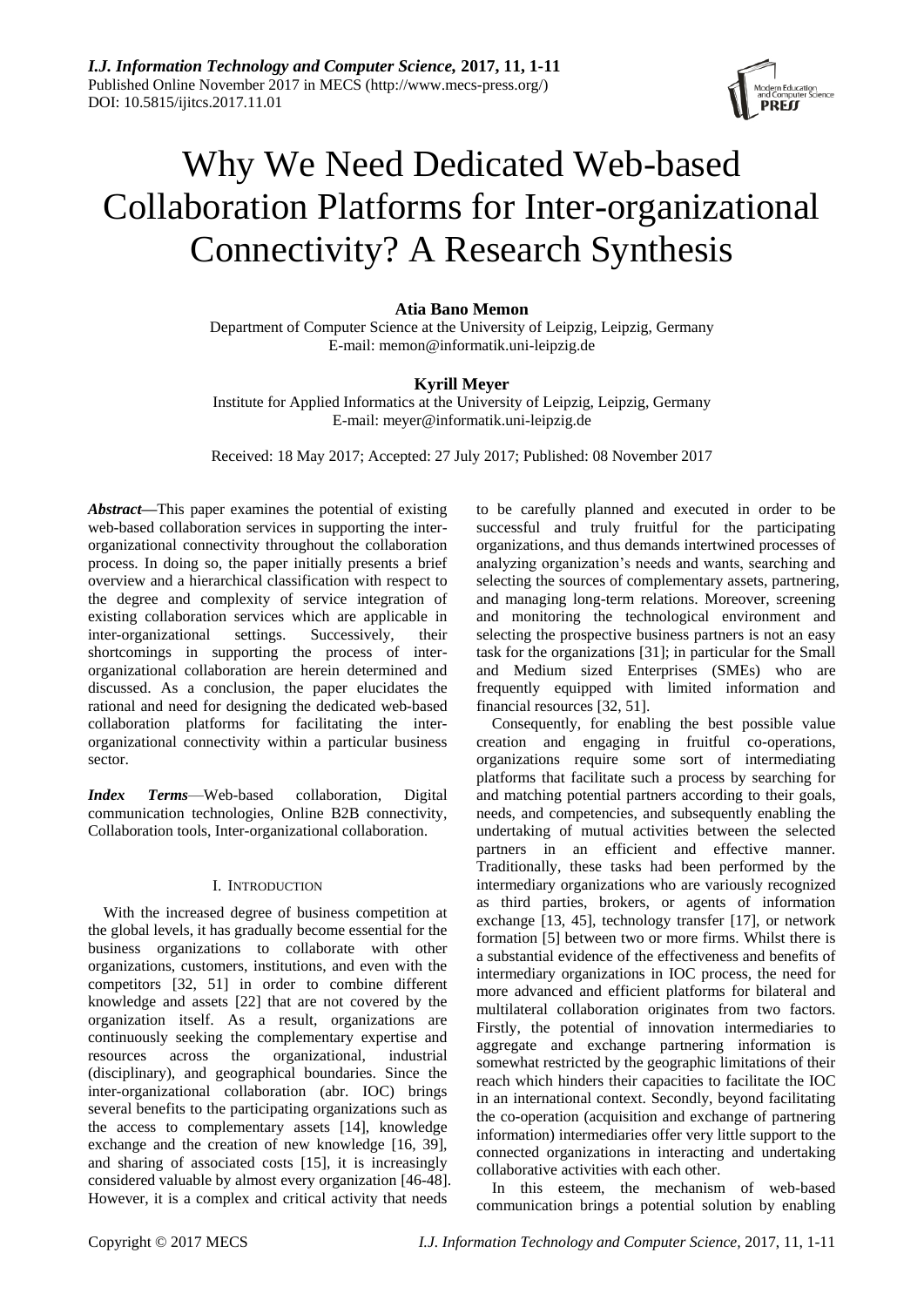the organizations to interact with each other across the globe in a similar way as in physical spaces. Web-based communication, also referred to as online/electronic/ digital communication, has been the feature of the internet since its earliest days when it started out as a giant bulletin board system allowing the users to exchange software, data, messages, and news with each other in a seamless manner across the geographic borders. The concept of web-based interaction is not synonymous with the internet but is the most prominent part of the internet that can be defined as a techno-social system enabling the human interaction - human cognition, communication, and co-operation [10] - based on technological networks [2]. With the almost ubiquitous world telecommunication networks combined with the information structuring and storing capabilities of computers, the new wave of web-based human interaction has completely dissolved the geographic borders and thus transformed the world into a global sphere wherein the people can interact with each other in a similar way as they communicate in physical spaces despite of being miles apart. As a result, the notion of communicating over the web has increasingly become pervasive and part of everyday life. The practices and supporting technologies have been continually evolving since their origin and currently there exist a myriad of such technologies that depending on the type and complexity of the offered functionality are commonly referred to as either communication or collaboration tools. Nevertheless, since the communication is also a part of the collaboration process, in this paper we broadly refer to all such tools that support any sort of human interaction (communication, coordination, or collaboration) as web-based collaboration tools (abr. WBCTs).

Increasingly, the application of WBCTs has not only altered the practices of interpersonal interaction, but has spanned across the intra- and inter-organizational connectivity as well. By offering several easy and efficient mechanisms of sharing the knowledge and ideas, the paradigm has drastically changed the way the organizations collaborate and exchange information with their customers, other organizations, and the society. In this context, this paper examines the potential of existing WBCTs in supporting the inter-organizational connectivity throughout the collaboration process. In pursuance of this, initially a succinct overview and classification of the existing WBCTs which are applicable in inter-organizational settings is presented. Subsequently, their inadequacies in supporting the IOC process are herein identified and discussed. As a conclusion, the paper provides a preliminary brainstorming about a research agenda and an invitation to the web developers and researchers to formally debate, investigate and report on the requirements, design, and development of the dedicated web-based technological artifacts for supporting the inter-organizational connectivity throughout the IOC process within a particular business sector.

The remainder of the paper is organized as follows. In

section 2, we discuss the previous related work and present the rationale of undertaking this study. Section 3 depicts the methodological orientation. The hierarchical classification of WBCTs applicable in the IOC settings and their challenges in supporting the IOC throughout the process are presented in section 4 and 5, respectively. The paper concludes in section 6 with an outlook to future research.

# II. RELATED WORK

Given the prevalence of WBCTs and their potential to support the human interaction in a wide array of contexts, scholars have been investigating their role from different perspectives since many years. Nevertheless, the extant scholarship concerning the WBCTs has mainly been focusing on their application and effectiveness in the individual and community settings. Many scholars have focused on their benefits in facilitating the interpersonal communication (e.g. [27]) and thereby explored that how such tools enable the creation of online communities whereby the community members can exchange information and interact with each other in a similar way as in physically located communities. The other group of scholars have focused on the benefits of WBCTs in enhancing a certain phenomenon (e.g. communication in education/learning environments [29, 50] and dissemination of tourism information [56]), or solving a certain societal challenge (e.g. disaster management [26]).

Among the studies focusing on the application of WBCTs in the organizational context, scholars are documenting their implications mainly with respect to three dimensions:

- i. Knowledge sharing: the generation, integration, sharing and dissemination of organizational knowledge (e.g. [6, 43]), and reaching out at global audience and thereby gaining promotional advantages and cutting marketing expenses (e.g.  $[1]$ ),
- ii. Coordination and teamwork: improving the information flow between the employees and thus facilitating the mutual learning inside the organization (e.g. [24]), and soliciting market demands and engaging customers in the cocreation process (e.g. [42]),
- iii. Organizational benefits: facilitating ecommerce (buying-selling) activities (e.g. [3]), or achieving specific organizational goals (e.g. stock exchange market forecasting [8]).

Surprisingly, a little attention has been previously paid to the application of WBCTs in supporting the interorganizational communication, interconnection, and goal achievement. Among the existing studies, most of them are focusing on the features and incentives of a specific type of tools and thereby describe how such tools may facilitate the undertaking of particular collaboration activities. For instance, Ref. [54] has discussed how the conversational technologies (e.g. email, discussion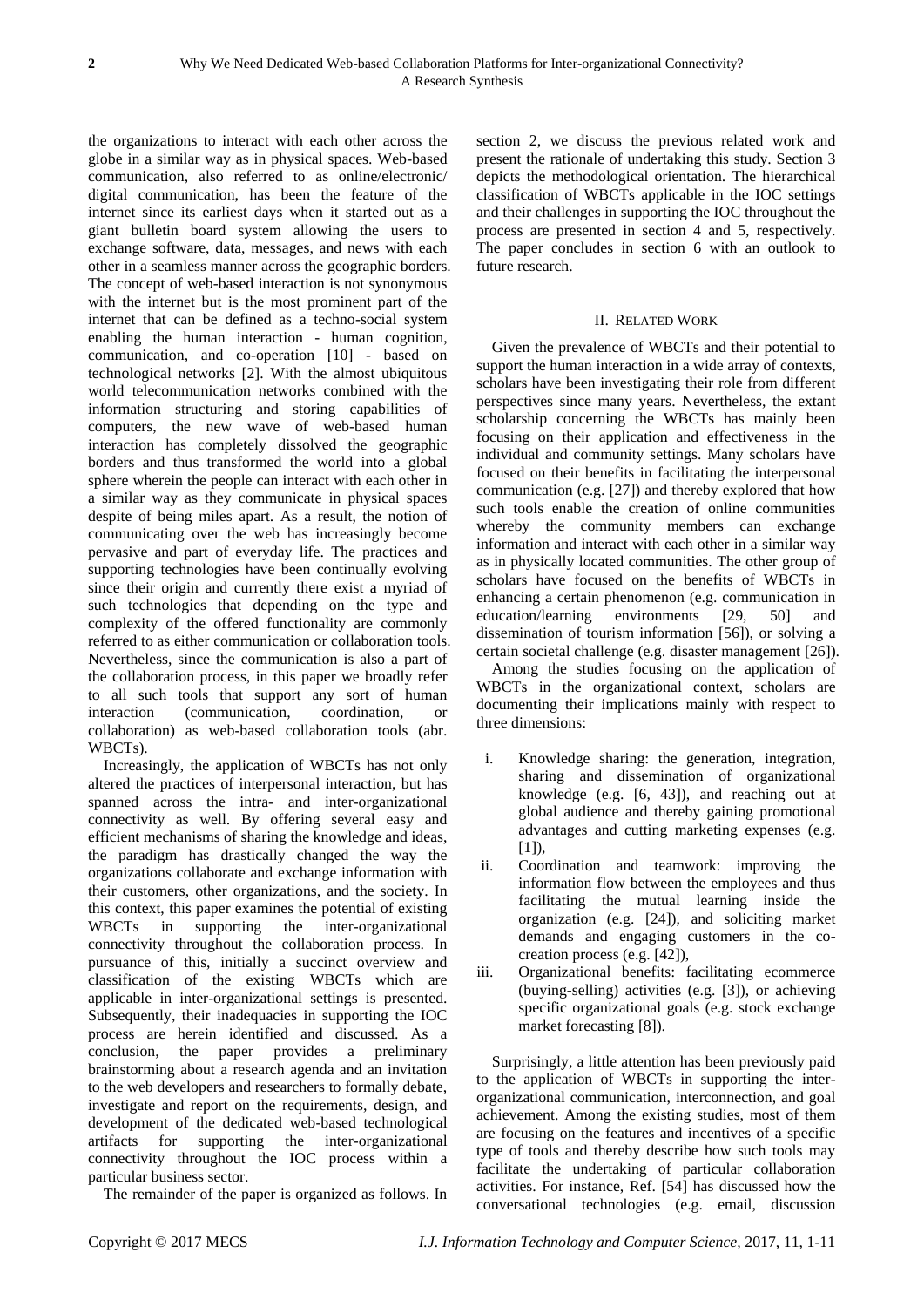forums, and web-conferencing tools) in general and wiki in particular can be used to facilitate the management (creation, acquisition, publishing, and sharing) of organizational knowledge generated by a group of individuals through dialog with questions and answers. Similarly, Ref. [52] has described that how the different existing WBCTs are helpful in supporting the different stages of group decision making process (intelligence, design, choice, and implementation) and thereby proposed a fit-viability model for selecting a particular tool for supporting the specific activities of decision making among distributed work teams.

Increasingly, the other scholars have focused on the impacts of existing WBCTs towards the particular collaboration activities. For example, Ref. [40] has explored the effects of using collaboration technologies towards the management of collaborative projects wherein the business partners residing in different geographic locations are involved. The authors have determined several aspects of coordination, communication, and adaptation to distributed work environments that influence the success of virtual teams. Likewise, Ref. [30] has explored how the collaboration personas can be used to design the collaboration technologies for mediating the group communication and team interaction in business contexts. The collaboration personas are targeted to capture the linkages, collective goals, and collaboration aspects of the groups, and thus guide the development of new collaboration tools that better meet the needs of typical groups. Accordingly, the literature on the WBCTs in the context of IOC is somehow segmented and lacking a conclusive description of their application, capacities, benefits and/or inadequacies in supporting the IOC throughout the process (i.e. from the inception to the completion of a particular collaboration alliance).

#### III. METHODOLOGICAL REMARKS

The work discussed in this paper is leaning around the Design Science Research (abr. DSR) methodology for Information Systems proposed by [36]. The DSR aligning with the fields of engineering and 'the science of the artificial' [44] relates with the creation of IT artifacts that are the innovations embodied by the ideas, practices, products, or technical capabilities helping to solve reallife problems effectively [18, 44]. DSR is contrasted from the social/behavioral science paradigm that has been dominating the information systems research for a long time in a way that 'the behavioral science strives to understand what is true', whereas 'the DSR seeks to create what is effective' [18]. DSR artifacts include both purely (or nearly purely) technical and socio-technical artifacts [53].

The development of DSR artifacts requires a schematic procedure in order to ensure the novelty and utility of constructed artifacts and thus develop the effective solutions of hitherto unsolved problems. According to [36], the creation of DSR artifacts involves six key activities: problem identification, solution design, development, demonstration, evaluation, and communication (cf. Fig. 1). The entry point in the process depends on the intention of creating a particular artifact which might be to solve a problem (problem centered initiation), achieve an objective (objective centered initiation), implement a required functionality (design and development centered), or fulfill a client's requirement (client/context centered initiation). In this paper, we take an early step towards creating a sociotechnical artifact aiming to support the IOC process by employing a problem centered approach. The scope of this paper is to investigate the state of the art of existing WBCTs and thereby define and motivate the problem statement.



Fig.1. Design science research approach [18] and scope of the paper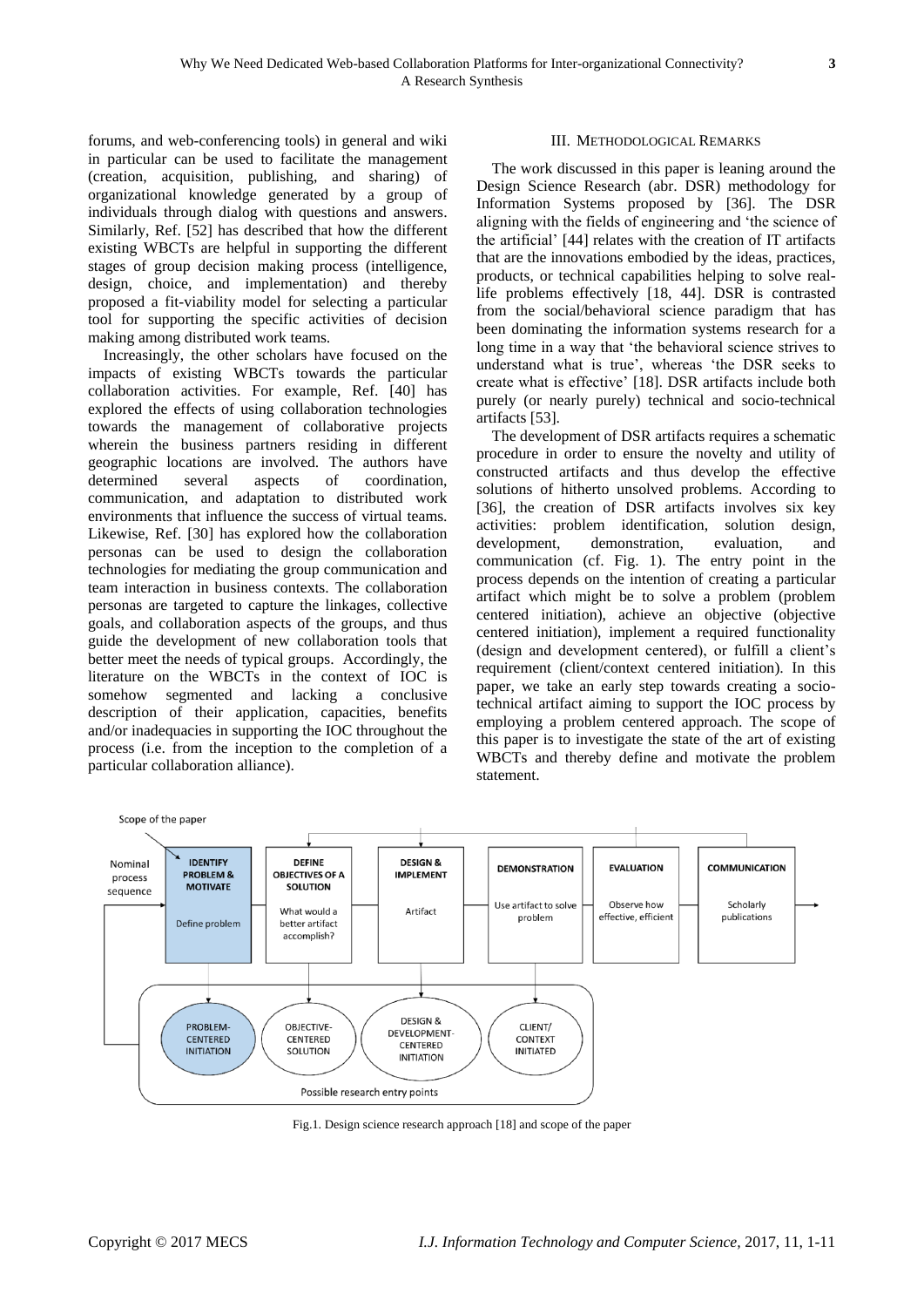#### IV. WEB-BASED COLLABORATION TOOLS FOR INTER-ORGANIZATIONAL CONNECTIVITY

As a result of the continuous advancements and developments of web-based technologies since their inception, currently there exist a myriad of WBCTs which are commonly delineated as web 1.0 or web 2.0 tools depending on the web incarnation that they are based on. The web 1.0 (also known as read-only web) refers to the first implementation of the web that served as a web of information connections, or a web of cognition/ percipience [35] allowing the people to search for and read the information with a very little user interaction or content contribution. Accordingly, the web 1.0 based collaboration tools mainly support simple content delivery from one participant to the other. For the businesses, web 1.0 tools introduced a new mechanism of disseminating somewhat mono-directional information. They could provide online catalogues or brochures similar to the advertisements in newspapers and magazines in order to present their productions that the other people could read [2].

The web 2.0 (also known as read-write web) refers to the second generation of the web that was created to advance the read-only web into 'The web as a platform' [34] whereby the content and applications instead of being generated and published by individuals are created and continually modified by all the interested users in a participatory and collaborative fashion [25]. The users thus become the actors consuming as well as producing and publishing different types of digital content at the same time [20]. For the businesses, web 2.0 tools facilitate the direct, effective and timely communication

between the producers and consumers of business products and services.

Taking all together, the existing WBCTs offer a wide variety of interaction support ranging from information exchange to the coordination and collaboration of the teams. Nevertheless, they all focus on supporting a set of particular activities of human interaction and thus remarkably differ from each other with respect to the degree (the number) as well as the complexity (the interconnectivity and mutual dependency) of their integrated services. For example, whereas the basic communication tools such as email services or instant messengers facilitate the human interaction in a relatively simpler way (asynchronous communication), the advanced communication media such as web conferencing suites and social networking sites enable many methods of human interaction (textual, verbal and visual communication) with a possibility of using more than one at a time. The more advanced services such as project management tools take it even further by combining the communication abilities with the task coordination and project management facilities. Accordingly, we classify the existing WBCTs into five broad classes in an increasing order of the degree and complexity of their offered services: communication, conversation, content sharing, coordination, and community tools (see Fig. 2). It is necessary to note that while there exist other WBCTs that may not completely fit into any of these categories and thereby may form new categories (e.g. online games, virtual world, etc.), the study concentrates only on the media applicable in the context of inter-organizational connectivity.



Fig.2. Hierarchical classification of existing WBCTs applicable in the IOC context

## *A. Communication Tools*

The web-based communication tools are the simplest and earliest of WBCTs that allow the users to exchange somewhat unidirectional information at a time. The basic communication media available today include the two traditional technologies of web 1.0 (website and email)

and a web 2.0 based technology (weblogs).

*Website:* A website which is a collection of interrelated web pages usually served from a single web domain is the foremost communication channel available for and adapted by business organizations. They use websites for establishing an online presence and sharing their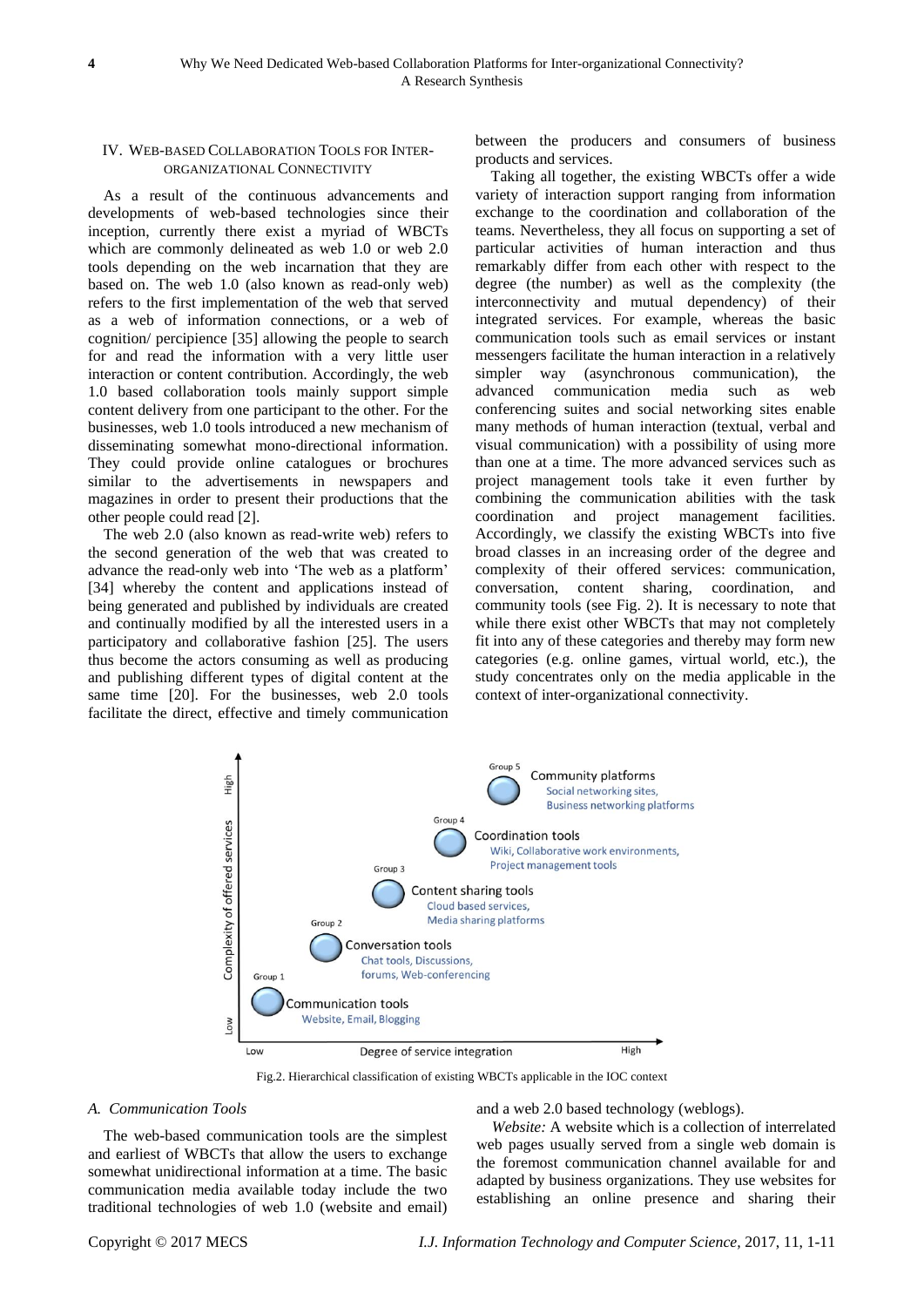information with a wider audience. Generally, websites support the sharing of static and unidirectional information, however, the ecommerce websites may also include a shopping cart facility and online transactions support to alleviate the geographical restrictions of a brick-and-mortar business style [12].

*Email:* An email (short for electronic mail) service (e.g. Outlook<sup>1</sup>, and Gmail<sup>2</sup>) is the best known asynchronous communication tool for exchanging digital messages from one-to-one or one-to-many recipients. It offers several intuitive features such as forwarding messages, creating mailing groups, attaching documents, and sorting messages automatically in a chronologically order.

*Weblog:* A weblog (shortened as blog) is a simple content management tool enabling the people to build easily updatable web diaries or online journals [23]). The weblog entries (aka weblog posts) are made in journal style and are usually displayed in reverse chronological order [41]. Weblogs are created for multiple purposes ranging from the personal diaries which are meant for family and friends to the personal knowledge repositories which are maintained by the professionals, learning journals or networking instruments [4]. The organizational weblogs can be private (internal to an organization) or publicly accessible containing the text, photographs, videos, or audio clips [2, 35]. Weblogs offer two interesting features. One, a weblog post can be linked to other weblog posts so that the interesting posts are tied together facilitating the people with similar interests to build relationships and form communities. Second, the weblog readers can syndicate (subscribe to) a weblog using the RSS (short for Really Simple Syndication or Rich Site Summary) technology that automatically checks the weblog feeds and provides updates in XML based web feed format [23] summarizing the information items and links to the information sources [33].

## *B. Conversation Tools*

The web-based conversational tools extend the concept of traditional in-person discussions to the online space by enabling the users to engage in real-time conversations involving the textual as well as audio/video messages. Such tools range from the simple instant messengers to the discussion forums and complete web-conferencing suites.

*Messenger:* An instant messaging or chat software such as Yahoo messenger<sup>3</sup> allows the users to share short messages in an asynchronous mode. Such tools usually use split screens for displaying the user messages whereby the conversation history is always stored unless the user deliberately deletes it. Besides supporting the text chat, few services also extend to the higher fidelity experiences enabling the users to also share the video links. Increasingly, the instant messaging services may also be structured within the chat rooms that support the multicasting and whereby the usernames, number of

 $\overline{\phantom{a}}$ 

participating people, and discussion topic are always shown at the users' end.

*Discussion Forum:* A discussion forum (aka a bulletin board, discussion board, and discussion group) allows the people with common interests to debate and share certain information, questions, comments and opinions. The discussion posts are stored and sorted chronologically to form a discussion thread or topic. From a technological standpoint, forums or boards can be regarded as web applications managing user-generated content. They differ from chat rooms in that messages are often longer than one line of text, and are at least temporarily archived.

*Web-conferencing tools:* A web conferencing tool such as Skype for business<sup>4</sup> facilitates the real-time conversation involving text-based messages, voice and video among geographically dispersed participants. Such services may allow the real-time point to point communications as well as multicast communications from one sender to many receivers. Applications for web conferencing include peer-level online meetings, web seminars (webinars), and webcasts from a web-connected computer to other web-connected computers.

#### *C. Content sharing Tools*

The web-based content sharing tools enable the sharing of various types of user generated content in the centralized online spaces. The prominent examples of content sharing tools include the cloud-based sharing services, and media sharing platforms.

*Cloud-based services:* A cloud based sharing service facilitates the users to store the electronic documents in a shared online repository which can be accessed by anyone with appropriate permissions. With nearly ubiquitous internet connectivity these days, storing files remotely rather than locally boasts an array of advantages for the users including the wider accessibility, lower costs, improved security, easy syncing, sharing and collaboration, and more protection. Business organization build on cloud based file sharing in order to give their employees flexibility in file accessibility and reducing the costs of setting up virtual private networks and inpremise fileservers. Examples of well-known cloud based file sharing services include Dropbox<sup>5</sup>, Google Drive<sup>6</sup>, and OneDrive<sup>7</sup> (formerly SkyDrive).

*Media sharing platforms:* A web-based media sharing platform refers to a social forum whereby the users interact with each other by sharing a variety of user generated content (often referred to as media object) via digital channels. Such platforms enable the users to upload the media to a central webserver that can be accessed from anywhere and are often equipped with a comment function enabling the discussion over the shared content whereby the users are usually allowed to control the access rights to the media they share. Another key feature of such platforms is the technique called 'embedding' that facilitates the cross-platform sharing or

<sup>&</sup>lt;sup>1</sup> https://outlook.live.com/

<sup>2</sup> <https://www.google.com/gmail/>

<sup>3</sup> https://messenger.yahoo.com/

 4 <https://www.skype.com/en/business/skype-for-business/>

<sup>5</sup> <https://www.dropbox.com/>

<sup>6</sup> <https://www.google.com/drive/>

<sup>7</sup> <https://onedrive.live.com/>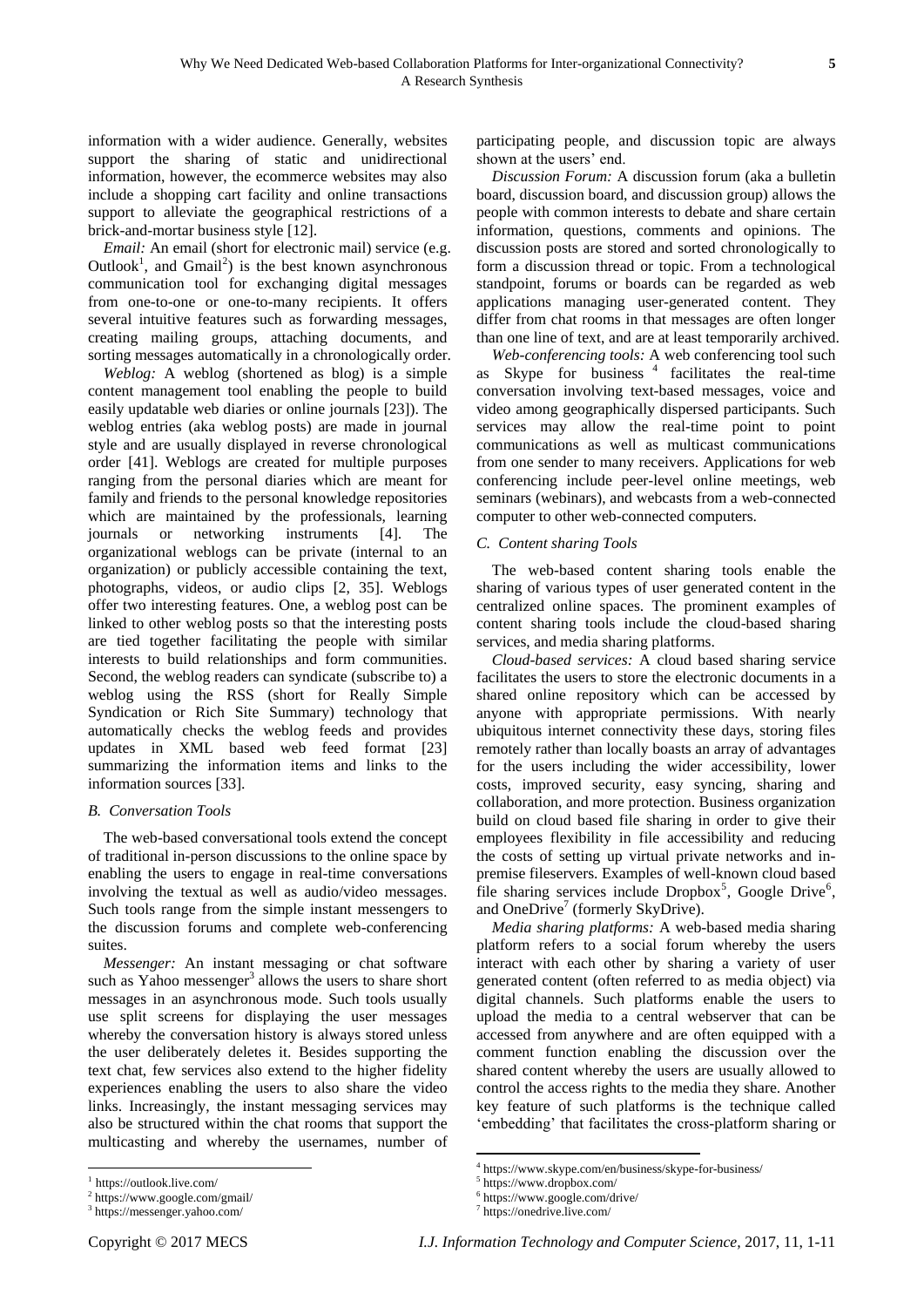interlinking of the shared media by placing a short HTML snippet on the destination platform. Examples of such platforms include the YouTube $8$  that facilitates the sharing of videos, and SlideShare <sup>9</sup> that enables the sharing of presentation slides.

## *D. Coordination Tools*

The web-based coordination tools support the teamwork and attainment of common goals spanning across geographical boundaries by integrating the group members in a virtual working environment. Such tools range from the simple collaborative authoring tools such as Wiki to the collaborative document editing tools and the complex project management tools.

*Wiki:* Wiki (derived from the Hawaiian word wikiwiki meaning fast or quick) is a simple yet powerful webbased collaborative authoring tool [33]. The wiki process of co-construction of content is best known through the public collaborative encyclopedia - Wikipedia<sup>10</sup>. Wiki applications facilitate collaborative creation and editing of documents in real-time along with the revision mechanisms that support the monitoring [41] and rolling back of the changes [35]. Business organizations use wiki applications to keep track of internal procedures and knowledge by storing documents in a centralized knowledge repository and thus enabling the asynchronous contribution by a group of people, information annotation, efficient communication and productivity, harnessing of the power of diverse individuals to create collaborative works, and support for the content to evolve, expand, and improve incrementally over time [33].

*Collaborative authoring tools:* A collaborative document editing tool enables the users to collectively create and edit documents in real-time. Documents are stored in online repositories and thus can be shared, opened, and edited by multiple users simultaneously and users are able to see the changes that other collaborators make. Such applications may include a notification functionality prompting the users when a comment is made or replied to, a chat functionality allowing the collaborators to discuss the edits in real-time, and a revision history allowing the users to archive the additions made to the document. A widely used collaborative document editing tool is the Google  $Docs<sup>11</sup>$ that facilitates the collaborative creation and editing of different types of text documents.

*Project management tools:* A project management tool, for example Basecamp<sup>12</sup> or Trello<sup>13</sup>, facilitates the users to collaborate over a certain project covering all aspects of managing project from its genesis to its completion. The project management tools help to track complex projects distributed in many geographical places and/or managed by a number of project managers. Typical tasks

 $\overline{\phantom{a}}$ 

supported by such tools include the project planning (mapping of project tasks and task interactions), task management (assignment, deadlines and status reports of tasks), document sharing and collaboration (central document repository accessible to project stakeholders), calendar and contact sharing (scheduled meetings, activity dates and automatically updating contacts), bug and error management (error reporting, viewing, notifying and updating for stakeholders), and time tracking (ability to track time for the tasks).

## *E. Community Tools*

The community tools, commonly referred to as online community platforms (abr. OCPs), facilitate the building of online communities that can be defined as "aggregation of the individuals or business partners who interact around a shared interest, whereby the interaction is at least partially supported and/or mediated by technology and guided by some protocols or norms" [38]. In the course of business or professional organizations, the online community building brings a number of advantages including the self-disclosure, identity over the world, sharing of knowledge and the like. The paradigm of OCPs which arrived commercially about a decade ago has rapidly gained momentum over the recent years and currently there are tons of different networks available for individual as well as professional purposes. From the business perspective, OCPs can broadly be characterized as social networking sites which are open to a wide variety of users, and the networking platforms dedicated for the business organizations.

*Social networking sites:* A social networking site (abr. SNS) facilitates the creation and management of the connections with people based on similar interests or professions by constructing a public or semi-private profile within a bounded system [7]. Increasingly, the paradigm has provided many opportunities for intra- and inter-organizational connectivity that were previously not available or very difficult to acquire for most of the organizations on their own [21]. For example, the leading SNSs such as Facebook<sup>14</sup>, LinkedIn<sup>15</sup>, Google+<sup>16</sup>, and  $Xing$ <sup>17</sup> offer the creation and hosting of the business pages (aka company pages) that enable the business organizations to introduce themselves, list and promote their products and/or services, post updates, advertise their events, solicit product reviews, interact directly with customers, and engage the user community in co-creation of innovative products and services.

*Business networking platforms:* A business networking platform enables the business organizations to create the business specific networks oriented around a particular theme, interest, or industry, and thereby facilitate the sharing of business specific content with the business professionals. Such platforms support business identity meaning the profiles are created with respect to the business specific information rather than the users'

<sup>8</sup> <https://www.youtube.com/>

<sup>9</sup> <http://www.slideshare.net/>

<sup>10</sup> <https://www.wikipedia.org/>

<sup>&</sup>lt;sup>11</sup> <https://www.google.com/docs/about/>

<sup>12</sup> <https://basecamp.com/>

<sup>13</sup> <https://trello.com/>

 $\overline{a}$ <sup>14</sup> <https://www.facebook.com/>

<sup>15</sup> <https://www.linkedin.com/>

<sup>16</sup> <https://plus.google.com/>

<sup>&</sup>lt;sup>17</sup> <https://www.xing.com/>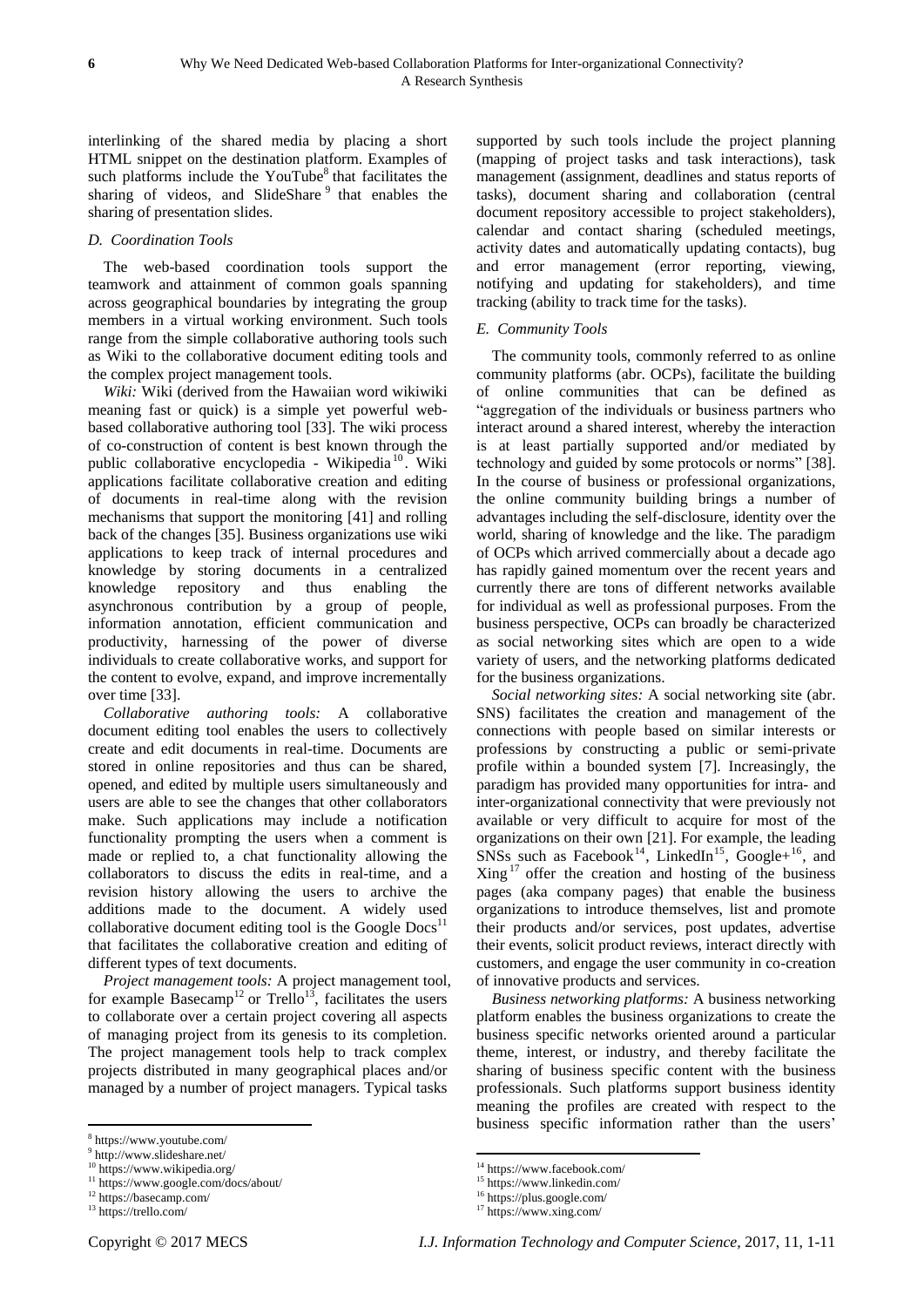biographical information. The business networking platforms may be oriented around a single business domain, or may support more than one business sector. In the latter case, the platforms usually enable the creation of smaller networks oriented around different themes. A prominent example of business specific networking platform is the British Connect<sup>18</sup> platform.

# V. CHALLENGES OF THE EXISTING WBCTS IN SUPPORTING THE IOC PROCESS

The IOC process is a complex process progressing through different degrees of participant integration. In the literature on inter-organizational collaboration, several collaboration maturity models have been suggested such as Community linkage model [19], Peterson model [37], integration model [11], the seven-stage model [9], and the organizational integration rubric [55] each encompassing a different number of collaboration levels and differentiating them with respect to different dimensions and/or in a different context (see [9] for a review). For the purpose of current study, we select Community linkage model [19] as the most relevant framework. Ref. [19] arranges the extent of community based collaboration across five levels: networking, cooperation or alliance, coordination or partnership, coalition, and collaboration. Since the two higher levels (stages of coalition and collaboration) differentiate among themselves in terms of the structure and purpose of the participant integration while the mutual activities characterizing these stages remain identical, we condense them into a single stage of 'collaboration'. Accordingly, we build upon four key stages of collaboration process: communication/ networking (awareness of others' skills and competencies, and interaction with each other), cooperation (goal matching and mutual support to each other in achieving individual objectives), coordination/ partnering (undertaking of mutual projects with defined goals and responsibilities), and collaboration (long term relations characterized by mutual trust and interdependency). Whilst the existing WBCTs discussed in the preceding section offer great opportunities for supporting the various activities that are to be undertaken during the IOC process, their potential to support the entire IOC process in an effective and efficient manner is harnessed by the following challenges:

# *A. Service Fragmentation and Issues of Information Integration*

Given that the existing WBCTs are oriented towards supporting varying kinds of interaction activities, a certain tool facilitates only a part of the IOC process (cf. Fig. 3). For example, whereas the communication and conversation tools enable the participating organizations to build awareness of and interact with each other, the coordination tools facilitate them in undertaking and managing the tasks over a certain project. As a result, all the required services that are needed for supporting IOC

process remains scattered in different kinds of tools. Consequently, for addressing the particular requirements of different stages of the IOC process, an organization might need to exploit multiple tools in the course of a single collaboration. This turns the management of webbased collaborations a challenging and demanding task for the organizations as they have to familiarize themselves with the potentialities of all existing tools and select the appropriate tools every time they collaborate depending on the needs of a particular collaboration and/or preferences of involved parties.

Increasingly, even if the organizations invest substantial efforts in this process, there is an issue of information integration. For instance, if two organizations utilize the conversation tools for initial discussions, the collaborative work environments for simultaneous work on files, and project management tools for scheduling and tracking the project tasks; how can the resulting dispersed information be aggregated for the purpose of documentation and further reference during and after the completion of the project? No or limited availability of previously shared or collectively generated information at a central space on the one hand makes it difficult for the organizations to measure the success of their previous collaborations and thereby select the suitable partners for their future projects. On the other hand, it makes it challenging for the organizations to show their previous collaboration and success record in order to demonstrate their capabilities and attract new prospective partners.

# *B. Service Diversity and Inadequate Collaboration Support*

The second challenge that the existing WBCTs encounter in supporting IOC process is the service diversity among the existing tools of a certain kind. For instance, when it comes to leveraging a community platform for communicating and cooperating with other partners, organizations find a number of community platforms available at their disposal. The existing platforms while focusing on a common goal of online community building differ across their scope as well as the service offerings. For example, whereas the Facebook platform offers a number of interaction options (public conversations by writing on each other's walls and commenting on public posts, and private communication through text messaging, and audio and video calls), the LinkedIn platform offers a limited set of services tailored in a professional manner such as exchanging emails, and sharing employees network. As a result of such diversity among different tools that facilitate a particular collaboration activity, the organizations have to explore and compare their features every time in order to choose the one that most addresses their needs and suits all the collaborators.

Additionally, there is also the scarcity of technological support for the advanced stages of the IOC process. As shown in Fig. 3, as the stages of IOC process progress towards the long-term collaboration, the support from the existing tools gradually diminishes. Interestingly, none of

 $\overline{\phantom{a}}$ <sup>18</sup> <https://connect.innovateuk.org/>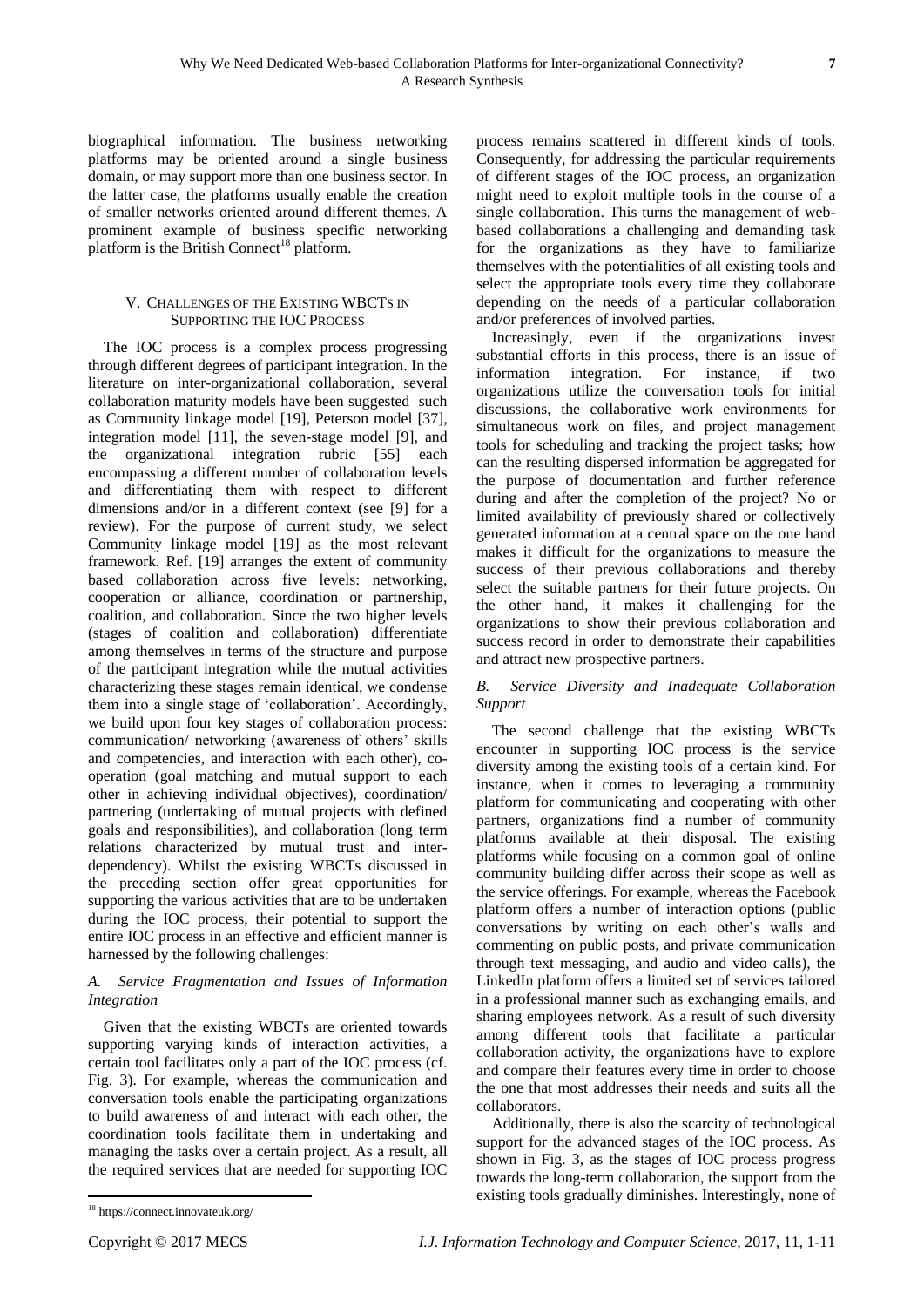the existing WBCTs supports the organizations in recording their collaborating history, assessing team performance, and measuring the success of their previous collaborations in order to decide on with whom to align in long-term collaboration contracts. This elucidates that the existing WBCTs are oriented towards supporting human interaction in a general fashion and are therefore incapable of supporting the advanced stages of IOC process as supporting these stages requires a set of sophisticated and business-tailored services.



Fig.3. The exiting WBCTs supporting different stages of IOC process

# *C. Lack of Domain Specificity and Dedicated Functionalities*

The third challenge of the existing WBCTs in supporting IOC process is the lack of support for domain specific features and dedicated functionalities. While there exist few WBCTs that differentiate between the interpersonal and organizational communications and thereby offer specific services for organizations, they do not consider the differences among the different types of organizations. For example, the SNSs offer separate and dedicated interaction services for the organizations in the form of business pages (aka company pages). Nevertheless, the business pages hosted on the existing SNSs are structured in a manufacturing firm style focusing on the marketing oriented services that are necessary for creating a buyer-seller relationship. Typical information fields appearing on business pages include basic information, organization category, contact details, and a listing of the products, services, and specialties. Whereas in the case of the organizations other than the manufacturing firms such as a science laboratory, or an education/research institute, there are no manufactured products or services offered for sale. Rather, there are a number of different pieces of domain specific information that need to be stated; especially when it comes to describing an organization for interorganizational interaction. However, the business page information model of the existing SNSs is not enough flexible to allow the definition of the field specific attributes that collectively characterize such nonmanufacturing organizations.

# *D. Privacy Concerns and Issues of Data Transparency*

Privacy and data transparency are an important concern of business organizations, particularly the incepting organizations who experience higher levels of business competition with each other. Such organizations are always a bit reluctant to disclose their detailed technical information on open platforms fearing that it might go into the hands of their competitors. Therefore, they need the appropriate methods to know who is included in the network and explicitly control with whom their information is being shared. On the contrary, the existing multilateral WBCTs such as SNSs and media sharing platforms which are a promising opportunity for the emergent organizations to discover other organizations suffer from various security and privacy exposures [49], such as the publication of specific information on the network to unintended recipients due to poorly understood defaults, or a lack of awareness regarding the consequences of simple and presumably private actions, accidental data release, intentional use of private data for marketing purposes by the service provider, and so on [28]. The poorly defined privacy and transparency measures of existing tools cut down the number of participating organizations as well as the amount of information that the participants share thereon. This in turn limits the potential of these tools in disseminating partnering information and assisting the organizations in screening and selecting the potential partners for their collaborative projects.

# VI. CONCLUSION

In this paper, a hierarchical classification of existing web-based collaboration services applicable in interorganizational settings has been presented followed by the discussion on their challenges and inadequacies in supporting the inter-organizational connectivity throughout the collaboration process. While there already exist several WBCTs offering varying kinds of collaboration support, they fall inadequate in facilitating the desired technological support for the IOC process because of the scarcity of support for the advanced stages of collaboration process, service diversity and segmentation, lack of support for interoperability, and lack of appropriate data transparency and privacy measures. This indicates the need for designing and developing the dedicated platforms that support the organizations in attaining the higher levels of IOC throughout the process possibly integrating the information and interaction services offered by the existing solutions. Increasingly, such dedicated platforms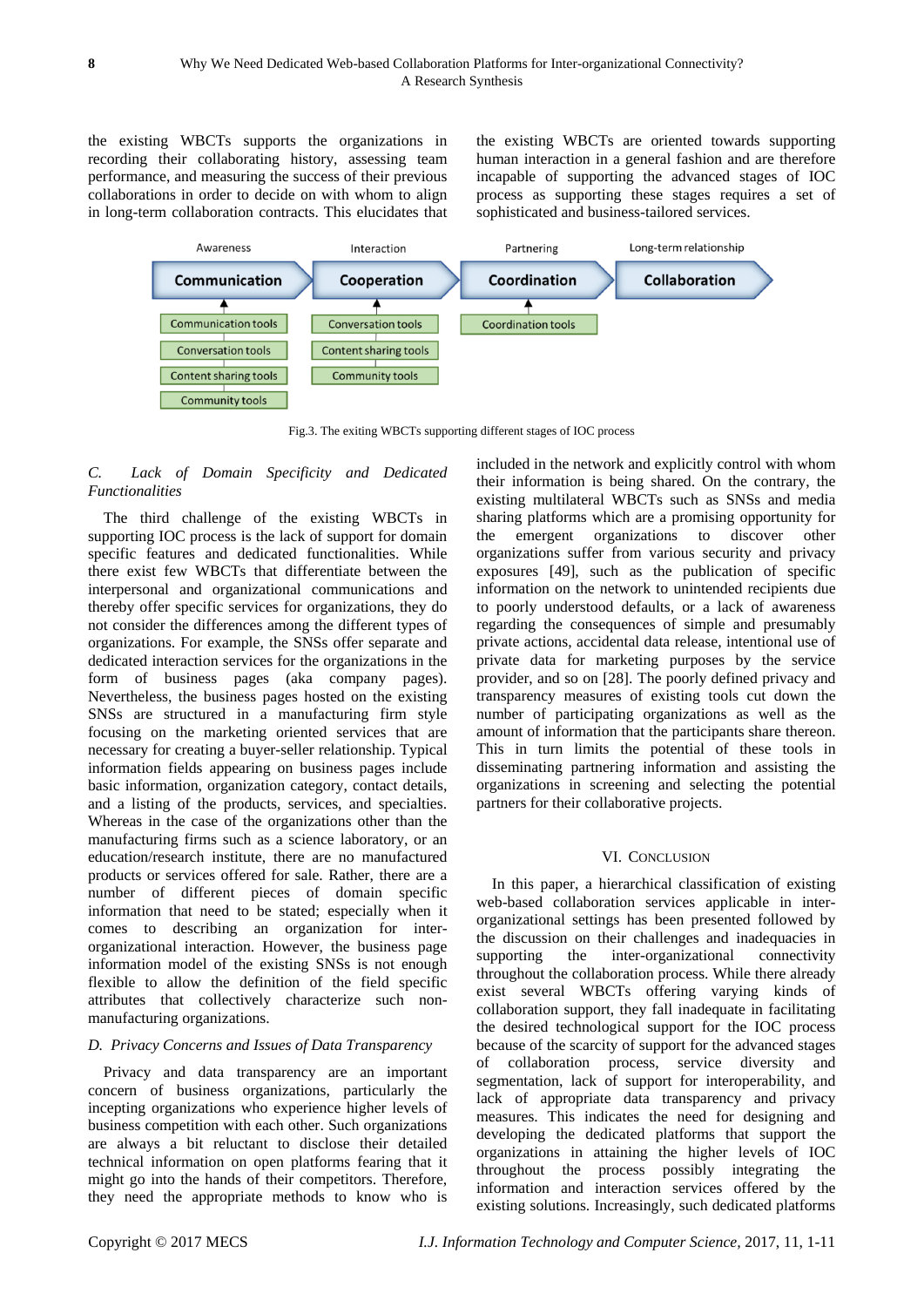could also be oriented around a specific business sector in order to incorporate the dedicated functionalities of the respective domain, and maintain the privacy, transparency, and relevancy of shared information. The domain specific IOC platforms would not only facilitate but also nurture the practices of web-based IOC by encouraging the organizations to extend their existing collaborations being undertaken in physical settings to the virtual environment, and establish new collaborations across the geographic borders.

This paper constitutes an early step towards such a paradigm shift from general community platforms to the dedicated platforms for inter-organizational connectivity. Further work on the investigation of the general and field specific requirements of such platforms still needs to be done before that such platforms can be developed and applied in the practice.

#### ACKNOWLEDGEMENT

Atia Bano Memon wishes to thank the University of Sindh and Higher Education Commission of Pakistan for sponsoring her doctoral studies at the University of Leipzig, Germany.

#### **REFERENCES**

- [1] Abuhashesh, M. Y. 2014. Integration of Social Media in Businesses. *International Journal of Business and Social Science* 5, 8.
- [2] Aghaei, S., Nematbakhsh, M. A., and Farsani, H. K. 2012. Evolution of the world wide web: From WEB 1.0 TO WEB 4.0. *International Journal of Web & Semantic Technology* 3, 1, 1.
- [3] Alotaibi, M. B. 2013. E-commerce adoption in Saudi Arabia: an assessment of international, regional and domestic web presence. *International Journal of Information Technology and Computer Science (IJITCS)* 5, 2, 42.
- [4] Avram, G. At the crossroads of knowledge management and social software. In *Academic Conferences Ltd*.
- [5] Batterink, M. H., Wubben, E. F. M., Klerkx, L., and Omta, S. W. 2010. Orchestrating innovation networks: The case of innovation brokers in the agri-food sector. *Entrepreneurship and Regional Development* 22, 1, 47– 76.
- [6] Benbya, H., Passiante, G., and Belbaly, N. A. 2004. Corporate portal: a tool for knowledge management synchronization. *International Journal of Information Management* 24, 3, 201–220.
- [7] boyd, d. m. and Ellison, N. B. 2007. Social Network Sites: Definition, History, and Scholarship. *Journal of Computer-Mediated Communication* 13, 1, 210–230.
- [8] Caliñgo, A. R., Sison, A. M., and Tanguilig III, B. T. 2016. Prediction Model of the Stock Market Index Using Twitter Sentiment Analysis. *International Journal of Information Technology and Computer Science (IJITCS)* 8, 10, 11–21.
- [9] Frey, B. B., Lohmeier, J. H., Lee, S. W., and Tollefson, N. 2006. Measuring collaboration among grant partners. *American journal of evaluation* 27, 3, 383–392.
- [10] Fuchs, C., Hofkirchner, W., Schafranek, M., Raffl, C., Sandoval, M., and Bichler, R. 2010. Theoretical foundations of the web: cognition, communication, and co-operation. Towards an understanding of Web 1.0, 2.0,

3.0. *Future Internet* 2, 1, 41–59.

- [11] Gajda, R. 2004. Utilizing collaboration theory to evaluate strategic alliances. *American journal of evaluation* 25, 1, 65–77.
- [12] Getting, B. 2007. *Basic Definitions: Web 1.0, Web. 2.0, Web 3.0*. http://www.practicalecommerce.com/articles/ 464-Basic-Definitions-Web-1-0-Web-2-0-Web-3-0. Accessed 29 March 2016.
- [13] Haakanson, L., Caessens, P., and MacAulay, S. 2011. InnovationXchange: A case study in innovation intermediation. *Innovation* 13, 2, 261–274.
- [14] Hagedoorn, J. 1993. Understanding the rationale of strategic technology partnering: inter-organizational modes of cooperation and sectoral differences. *Strategic management journal* 14, 5, 371–385.
- [15] Hagedoorn, J. 2002. Inter-firm R&D partnerships: an overview of major trends and patterns since 1960. *Research policy* 31, 4, 477–492.
- [16] Hamel, G. 1991. Competition for competence and interpartner learning within international strategic alliances. *Strategic management journal* 12, S1, 83–103.
- [17] Hargadon, A. and Sutton, R. I. 1997. Technology brokering and innovation in a product development firm. *Administrative science quarterly*, 716–749.
- [18] Hevner, A. R., March, S. T., Park, J., and Ram, S. 2004. Design science in information systems research. *MIS quarterly* 28, 1, 75–105.
- [19] Hogue, T. 1994. *Community Based Collaboration: Community Wellness Multiplied*. http://www.uvm.edu/ extension/community/nnco/collab/wellness.html. Accessed 13 April 2015.
- [20] Itahriouan, Z., Abtoy, A., El Kadiri, K. E., and Aknin, N. 2012. Validated CMS: Towards new generation of web content management systems on Web 2.0. *International Journal of Information Technology and Computer Science (IJITCS)* 4, 12, 40.
- [21] Jefferson III, Carl E and Traughber, S. 2012. Social Media in Business. *How Social Media Can Help Small Businesses and Non-Profit Organizations*, 2–3.
- [22] Jørgensen, F. and Ulhøi, J. P. 2010. Enhancing innovation capacity in SMEs through early network relationships. *Creativity and innovation management* 19, 4, 397–404.
- [23] Kamel Boulos, Maged N and Wheeler, S. 2007. The emerging Web 2.0 social software: an enabling suite of sociable technologies in health and health care education1. *Health Information & Libraries Journal* 24, 1, 2–23.
- [24] Kane, K., Robinson-Combre, J., and Berge, Z. L. 2010. Tapping into social networking: Collaborating enhances both knowledge management and e-learning. *Vine* 40, 1, 62–70.
- [25] Kaplan, A. M. and Haenlein, M. 2010. Users of the world, unite! The challenges and opportunities of Social Media. *Business horizons* 53, 1, 59–68.
- [26] Li, J., Li, Q., Ginjala, A., and Zaman, N. 2014. eSMS-a Semantics-assisted Emergency Information System Based on Social Media. *International Journal of Information Technology and Computer Science (IJITCS)* 6, 08, 18–24.
- [27] Lin, K.-Y. and Lu, H.-P. 2011. Why people use social networking sites: An empirical study integrating network externalities and motivation theory. *Computers in human behavior* 27, 3, 1152–1161.
- [28] Lucas, M. M. and Borisov, N. 2008. Flybynight: mitigating the privacy risks of social networking. In *Proceedings of the 7th ACM workshop on Privacy in the electronic society*, 1–8.
- [29] Malki, Z. 2015. Twitter as a Social Network in Academic Environments for Exchanging Information Taibah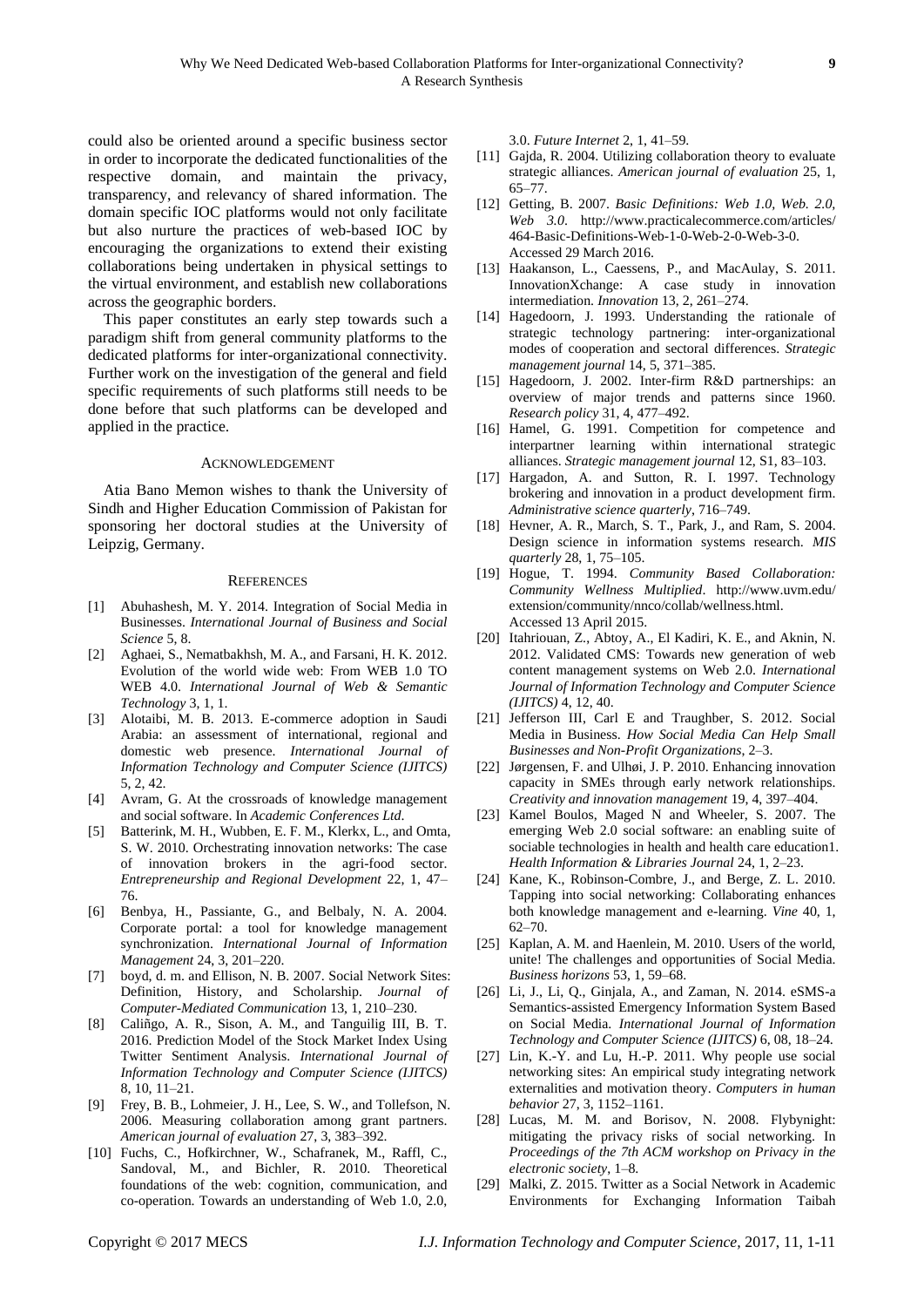University: A Case Study. *International Journal of Information Technology and Computer Science (IJITCS)* 7, 10, 15.

- [30] Matthews, T., Whittaker, S., Moran, T., and Yuen, S. 2011. Collaboration personas: A new approach to designing workplace collaboration tools. In *Proceedings of the SIGCHI Conference on Human Factors in Computing Systems*, 2247–2256.
- [31] Memon, A. B. and Meyer, K. 2015. CoDiT: An Integrated Business Partner Discovery Tool over SNSs. In *Working Conference on Virtual Enterprises*, 631–638.
- [32] Meyer, K. and Thieme, M. 2010. Activating the Innovation Potential of SME: The Bottom-Up-Approach. In *ISSS/BPSC*, 3–16.
- [33] Murugesan, S. 2007. Understanding Web 2.0. *IT professional* 9, 4, 34–41.
- [34] O'reilly, T. 2007. What is Web 2.0: Design patterns and business models for the next generation of software. *Communications & strategies,* 1, 17.
- [35] Patel, K. 2013. Incremental Journey for World Wide Web: Introduced with Web 1.0 to Recent Web 5.0-A Survey Paper. *International Journal of Advanced Research in Computer Science and Software Engineering* 3, 10, 410– 417.
- [36] Peffers, K., Tuunanen, T., Rothenberger, M. A., and Chatterjee, S. 2007. A design science research methodology for information systems research. *Journal of management information systems* 24, 3, 45–77.
- [37] Peterson, N. L. 1991. Interagency collaboration under part H the key to comprehensive, multidisciplinary, coordinated infant/toddler intervention services. *Journal of Early Intervention* 15, 1, 89–105.
- [38] Porter, C. E. 2004. A typology of virtual communities: A multi-disciplinary foundation for future research. *Journal of Computer-Mediated Communication* 10, 1, 0.
- [39] Powell, W. W., Koput, K. W., and Smith-Doerr, L. 1996. Interorganizational collaboration and the locus of innovation: Networks of learning in biotechnology. *Administrative science quarterly*, 116–145.
- [40] Qureshi, S., Liu, M., and Vogel, D. 2006. The effects of electronic collaboration in distributed project management. *Group decision and negotiation* 15, 1, 55– 75.
- [41] Razmerita, L., Kirchner, K., and Sudzina, F. 2009. Personal knowledge management: The role of Web 2.0 tools for managing knowledge at individual and organisational levels. *Online information review* 33, 6, 1021–1039.
- [42] Sawhney, M., Verona, G., and Prandelli, E. 2005. Collaborating to create: The Internet as a platform for customer engagement in product innovation. *Journal of interactive marketing* 19, 4, 4–17.
- [43] Scott, J. E. 1998. Organizational knowledge and the intranet. *Decision Support Systems* 23, 1, 3–17.
- [44] Simon, H. A. 1996. *The sciences of the artificial* 136. MIT press.
- [45] Smedlund, A. 2006. The roles of intermediaries in a regional knowledge system. *Journal of Intellectual Capital* 7, 2, 204–220.
- [46] Stelzner, M. A. 2014. *Social Media Marketing Industry Report. How marketers are using social media to grow their businesses, Social Media Examiner*. https:// www.socialmediaexaminer.com/ SocialMediaMarketingIndustryReport2014.pdf. Accessed 2 March 2017.
- [47] Stelzner, M. A. 2015. *Social Media Marketing Industry Report. How marketers are using social media to grow*

*their businesses, Social Media Examiner*. https:// www.socialmediaexaminer.com/ SocialMediaMarketingIndustryReport2015.pdf. Accessed 2 March 2017.

- [48] Stelzner, M. A. 2016. *Social Media Marketing Industry Report. How marketers are using social media to grow their businesses, Social Media Examiner*. https:// www.socialmediaexaminer.com/wp-content/uploads/ 2016/05/SocialMediaMarketingIndustryReport2016.pdf. Accessed 2 March 2017.
- [49] Strufe, T. 2009. Safebook: A privacy-preserving online social network leveraging on real-life trust. *IEEE Communications Magazine*, 95.
- [50] Tess, P. A. 2013. The role of social media in higher education classes (real and virtual)‐A literature review. *Computers in human behavior* 29, 5, A60 - A68.
- [51] Thieme, M. and Meyer, K. 2011. Innovation through collaboration: a case-study based strategy to connect research institutions and enterprises. In *Annual (SRII) Global Conference, SRII*, 622–629.
- [52] Turban, E., Liang, T.-P., and Wu, S. P. J. 2011. A framework for adopting collaboration 2.0 tools for virtual group decision making. *Group decision and negotiation* 20, 2, 137–154.
- [53] Venable, J., Pries-Heje, J., and Baskerville, R. 2012. A comprehensive framework for evaluation in design science research. In *International Conference on Design Science Research in Information Systems*, 423–438.
- [54] Wagner, C. 2004. Wiki: A technology for conversational knowledge management and group collaboration. *The Communications of the Association for Information Systems* 13, 1, 58.
- [55] Woodland, R. H. and Hutton, M. S. 2012. Evaluating Organizational Collaborations: Suggested Entry Points and Strategies. *American journal of evaluation* 33, 3, 366–383.
- [56] Xiang, Z. and Gretzel, U. 2010. Role of social media in online travel information search. *Tourism management* 31, 2, 179–188.

#### **Authors' Profiles**



**Atia Bano Memon** is a Lecturer in Department of Computer Science at the University of Sindh, Pakistan and currently pursuing her PhD studies in Business Information Systems at the University of Leipzig, Germany with a foreign PhD scholarship from Higher Education Commission of Pakistan. She earned her

degree of Master in Information Technology with distinction from University of Sindh in 2007. Her research interests include IT-supported service innovation, collaborative innovation, online innovation and collaboration platforms, and social media integration for business applications.



**Dr. Kyrill Meyer** is the CEO R&D and the head of the Service Science and Technology research group at the Institute of Applied Informatics (InfAI) at the University of Leipzig, Germany. He earned his degree of PhD in Computer Science after studying and working at the W.C.S.C.C. in Ohio/USA, the University